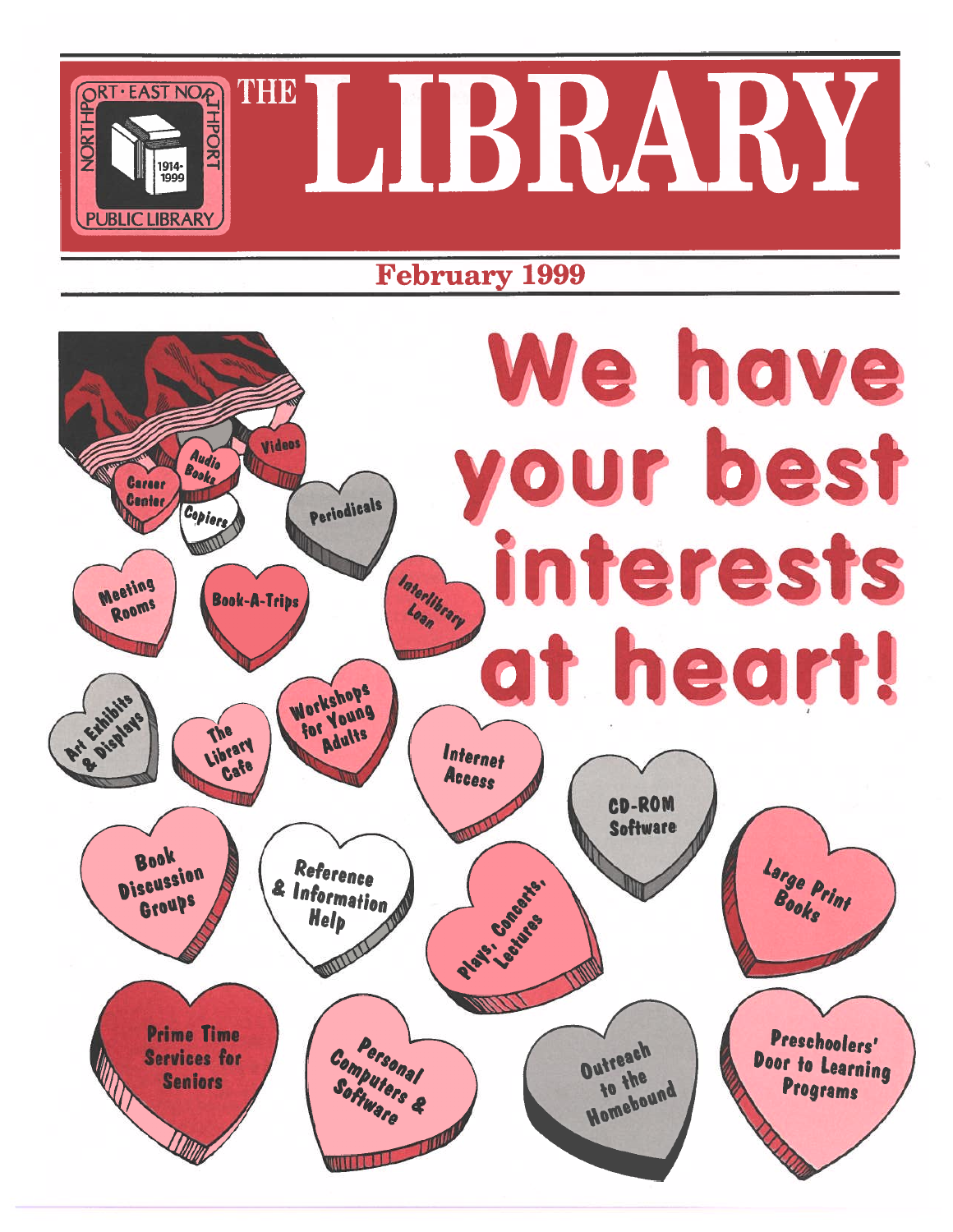# FOR



Join us around the fireplace at the East Northport Library. Limited seating is available.

# Northport Middle School

## Brass Ensemble

#### (EN) Friday, February 12, 7:30 p.m.

Enjoy an evening of Renaissance, Baroque, and popular music performed by the talented students of the Northport Middle School Brass Ensemble under the direction of Stephen Paysen.

## Poets Night &Open Reading

(EN) Friday, February 26, 7:30 p.m.

Our gues<sup>t</sup> poet, Ian Wilder, will perform Spoken Word Poetry. Please bring your own verse to share at our open reading time.

Don't miss our Valentine special available at Fireside Fridays in the Library Cafe.

#### Defensive Driving

(N) Monday, February 22 & Wednesday, February 24, 7:00-10:00 p.m. **Fee: \$30** 

Applications for this six-hour course may be <sup>p</sup>icked up at either Library beginning February 1.

#### Six Ways CONCERNED Retirees RuinTheir Finances



(N) Thursday, February 11, 7:30 p.m.

David S. Rodgers, a senior financial advisor and president of Rodgers & Company, will discuss six common financial mistakes often made by seniors and how to avoid them. All are welcome.

#### Poetry Workshop

#### (N) Saturdays, February 6, 20, & 27, 2:00-4:00 p.m.

Bring your own verse, come to ge<sup>t</sup> inspired, or just drop in to listen and enjoy! Remember.., on the second Saturday of each month we host a gues<sup>t</sup> poe<sup>t</sup> in the cafe

# Poetry in the LIBRARY

# **Northport Cafe**  $\sqrt{C_4e}$ <br>(N) Saturday, February 13, 2:00 p.m.

Poet Philip Sparacino will read his own verse and will discuss performance and its role in poetics. Join us by the fireplace in the Northport Library.

## "Barefoot inthe Park"

(N) Friday, February 26, 8:00 p.m.

Plaza Theatrical Productions presents Neil Simon's romanticcomedy about newlyweds moving into their first apartment. Throw in an eccentric neighbor and a meddlesome mother-in-



law and you have non-stop laughter

Tickets for this performance go on sale February 6 at both Libraries. Tickets are \$1 for adults,  $50¢$  for students, senior citizens, and persons with disabilities.

## Novel Ideas

(N) Monday, February 8,  $7:00$  p.m. (N) Friday, February 12, 1:00 p.m.



Opera

This month we will focus on Kaaterskill Falls by Allegra Goodman. Please call discussion leader Dodie Gillman at 261-6930 if you would like to join this group.

## Book & Sandwich (W)rap

(N) Tuesday, February 2, 7:00 p.m. (EN) Thursday, February 4, 1:00 p.m.

This month we will be discussing "The Succes sion," "Retrospective," and "The Closet" from Total Immersion by Allegra Goodman. To join us for some lively discussion, call Rosalie Toja or the Reference Department at 261-6930.

#### "Flight of the Stork:" An Open Discussion on Making & Blending a Family

(N) Tuesday, February 23, 7:30 p.m.

Barbie 0sterling of "Born In My Heart" will explore adoption issues and how adults and children view family groups. All ages welcome.

#### Coming Next Month... "Very Truly Yours, Gilbert & Sullivan"

(N) Sunday, March 7, 2:00 p.m.

The Gilbert & Sullivan Light Opera Company of Long Island presents an engaging potpourri of ex cerpts from all 14 Gilbert & Sullivan operas. Tickets go on sale March 1.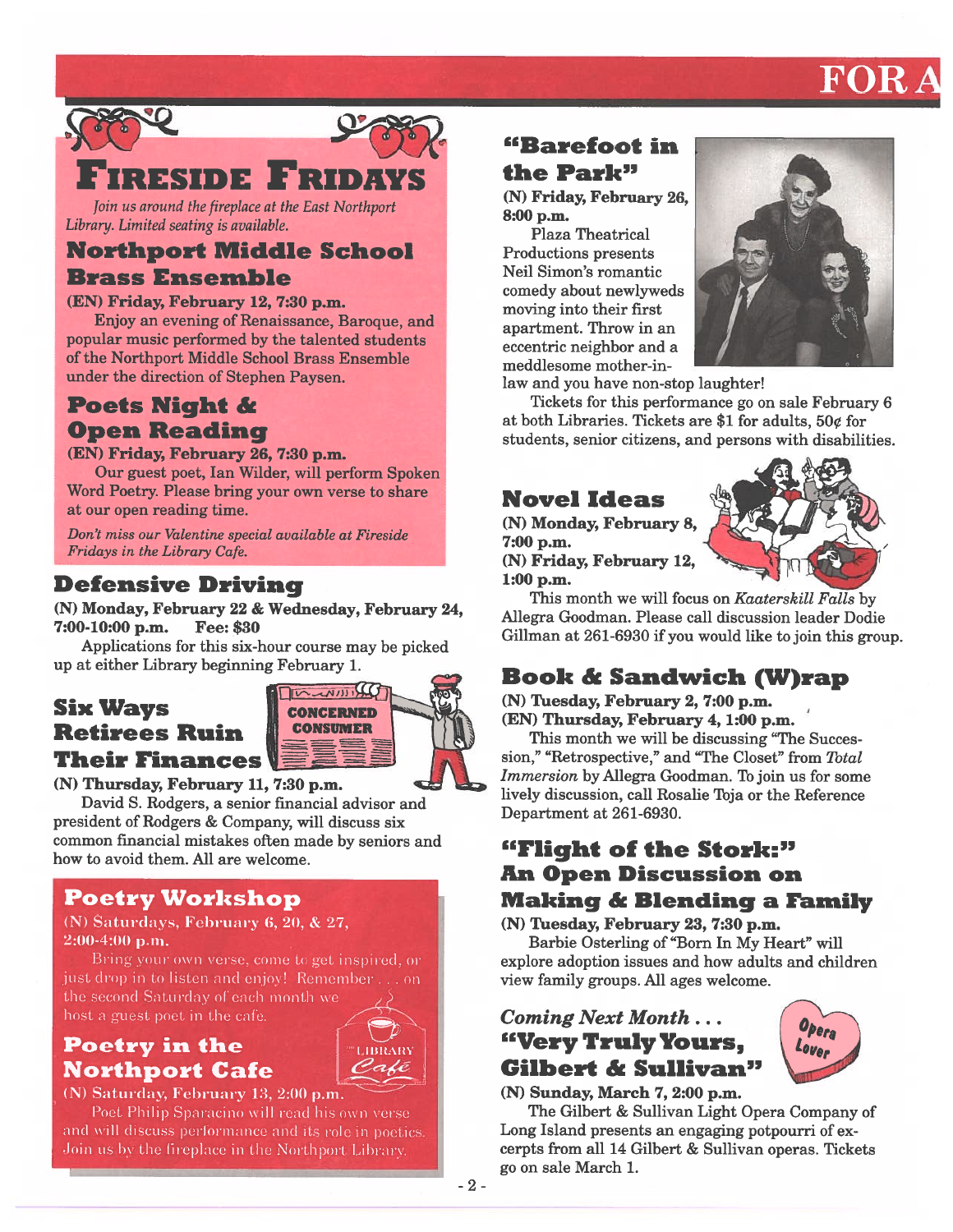#### Tile Mural of Old East Northport

The Library Board of Trustees wishes to thank all of those whose participation made our fund-raising campaign <sup>a</sup> tremendous success. The generous contributions of many patrons have ensured that the Tile Mural of Old East Northport will be an enduring treasure for the entire community to enjoy for years to come. Tile artist Esther Tollen will work on the project



over the next few months. A dedication ceremony, to which the public will be invited, is planned for mid-April.

#### It's Tax Time Again

Volunteer Income Tax Assistance (EN) Saturdays, 9:00 a.m.-1:00 p.m. February 6 - April 10

VITA volunteers will be at the East Northport Library to answer your questions and to help fill out tax forms. VITA is sponsored by Hofstra University in conjunction with the Internal Revenue Service.

#### Tax-Aide Program for Seniors (EN) Thursdays, 9:00 a.m.-1:00 p.m. (N) Fridays, 9:00 a.m.-1:00 p.m.

AARP counselors, trained by the IRS, will be available at both Libraries beginning February 4 and continuing through April 15. If possible, please bring last year's completed tax forms with you.

No registration is necessary for either of these services. Assistance is available on <sup>a</sup> first-come, firstserved basis.



The Philadelphia Flower ShowThursday, March 11, 1999

to

Departure: 7:30 a.m. from the Laurel Ave. School parking lot (across from Northport Library) Return: 7:30 p.m.

Cost: \$40 per person (checks only; payable to Northport-East Northport Public Library; non-refundable)

Itinerary: The largest, most prestigious indoor flower show in the world heralds spring with this year's theme: "Design on Nature. . . The Art of Gardening." Enjoy lunch on your own at the spacious Pennsylvania Convention Center.

Register in person (limit 2 on first day of ticket sale) at the Northport Library beginning February 13.



#### Friday Afternoon at the Movies

#### Shall We Dance?

 $(N)$  Friday, February 5, 2:00 p.m.

A romantic comedy about <sup>a</sup> Japanese business man who secretly studies ballroom dancing. He winds up in <sup>a</sup> colorfully eccentric class of beginners whose steps and missteps are funny and touching. Rated PG. *English subtitles*. 119 min

#### Spitfire Grill

#### (N) Friday, February 19,2:00 p.m.

This Sundance Film Festival award-winner is the story of Perchance "Percy" Talbot who seeks to build a new life in Gilead, Maine. A poignant parable of grace and redemption. Rated PG-13. 117 min

Movie attendees will receive <sup>a</sup> special discount Library Cafe coupon.

#### Health InsuranceInformation, Counseling <sup>i</sup> & Assistance

(EN) Thursday, February 11, 1:00-4:00 p.m. (N) Friday, February 19,9:00 a.m.-12:15 p.m.

HIICAP-trained counselors answer questions about Medicare, HMOs, and supplementary health insurance. Call 261-6930 to make an appointment in Northport or 261-2313 to make an appointment in East Northport.

#### 55IAlive Driver Program

(N) Monday, February 22, 9:30 a.m.-3:30 p.m. Register February 6 at the Northport Library

AARP's Mature Driver Program is open to district residents who are 50 years of age or older. There is an \$8 fee, payable to AARP by check or money order only. To facilitate registration, please bring your library card.

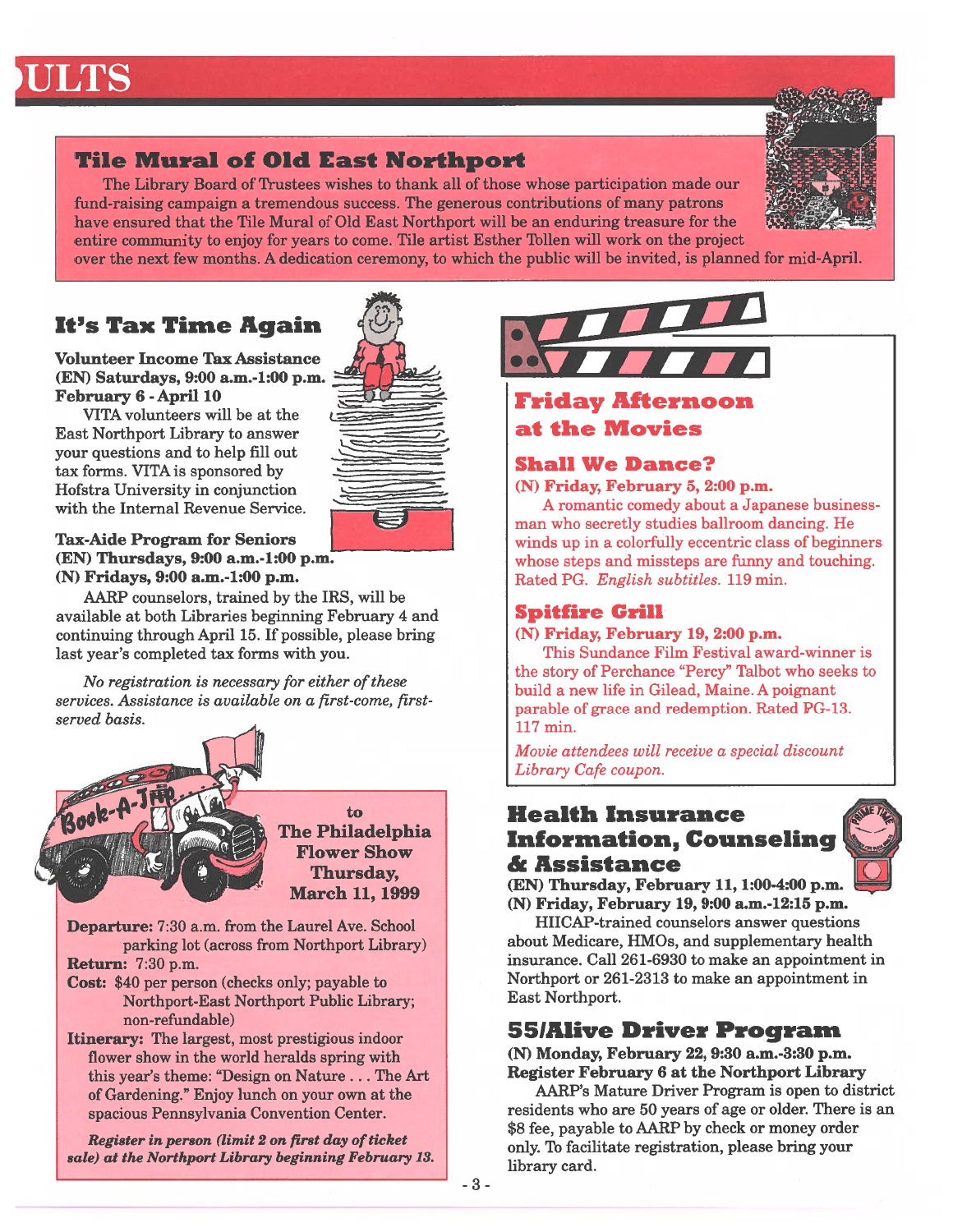# FOR CHILDREN



#### On Display

Our Museum Cove in the Children's Room at the Northpor<sup>t</sup> Library features an exhibit on loan from the Sweetbriar Nature Center. The exhibit, on display through April, explores the diversity of the bird king dom, from the form and func tion of birds to their nests and

eggs. Children learn how humans affect the world of birds and are provided with insights into the dangers birds face.

#### The World of Birds

(N) Tuesday, February 2, 7:00-8:30 p.m. Grades 3 and up

Enter the world of birds. Learn what makes them differ ent from each other and from the rest of the animal world. Registration is now underway at the Northport Library. Parents are welcome.

#### Feathered Friends

(N) Thursday, February 25, 4:00-5:00 p.m. Grades 1-4

Meet some members of the bird family and learn about their characteristics with a Sweetbriar Nature Center representative. Registration begins February 18 at the Northport Library.

#### Cleckenbird Hand Puppet

(N) Thursday, February 18, 7:00 p.m.

Artist Christopher Reisman will help children in grades 2-5 construct a noisy, clacking bird in our  $M$ useu $m$  Cove. Registration begins February 4 at the Northport Library.

Many thanks to retired teacher Ted Weisse for the loan of his colorful, framed jigsaw puzzles depicting birds of the world.

#### **Parenting** Program: Speech & Language Development of 4-6 Year Olds(EN) Thursday,

February 11, 7:30 p.m. Nancy Crawford Sutcliffe, <sup>a</sup> certified speech pathologist, will discuss how a child's speech patterns develop. She will also address your individual ques tions. Register at the East Northport Library beginning February 4. **References**<br> **Example 18 ADULTS**<br> **Example 18 ADVID ANDINEER ANDIVER AND THE SERVING SPECIFY AND AN ANCHAL SPECIFY AND AND EXPRESS TO A SURVEY 1, 230 1<br>
The small final since the bird king.<br>
their nests and<br>
their nests a** 

(EN) Tuesday  $\mathbf{F}$  February 2, 7:00 p.m.  $\left| \begin{array}{c} \text{Love } \text{t.t.} \\ \text{Love } \text{t.t.} \end{array} \right|$ (N) Friday February 12, 7:00 p.m.

Children, ages 3 and up, may wear their PJs to this half-hour, parent/child storytime. No registration required — your Library card is your ticket.

Parents: See page 2 for information on "Flight of the Stork," <sup>a</sup> program exploring adoption issues.



# FOR YOUNG

#### Valentine Heart Vase

(EN) Saturday, February 6,2:00-3:45 p.m. It's not too late to sign up for Christopher Reisman's Valentine Heart Vase craft! Register at the East Northport Library; where <sup>a</sup> sample is <sup>W</sup>

available in the YA Corner. Enjoy hot chocolate at the



Visit Us!

end of the program.

Visit the YA Corner and you might be the lucky winner of Valentine candy if you can guess the num ber of candies in the bag. Also, pick up the newest list of special books for you. This month's theme is FRIENDSHIP! You'll find terrific titles for your winter break reading.  $\sim$  -4.

#### Homework Helper Websites

The YA website has grea<sup>t</sup> links for your homework needs. Click on THE REFERENCE SHELF for <sup>a</sup> diction ary or thesaurus, countries and their flags, grammar, quotations, and more. Check out the Internet Public Library's ULTIMATE SCIENCE FAIR RESOURCE with links to the basic materials to help you with your own science fair project. Samples, ideas, resources.. . it's all there.

You can find these sites from your home computer or use the Internet computer in the YA Corner at either Library. You will need written parental permission to use the Library computers. Just stop at the Reference Desk with a paren<sup>t</sup> or guardian and fill out the YA Internet Agreement Form. Don't forget your library card!

## he Bookmark 3pot

Stop by the Library and pick up February's bookmark by Taylor Fleming. A reading list, compiled by our Children's Librarians, is on the back.

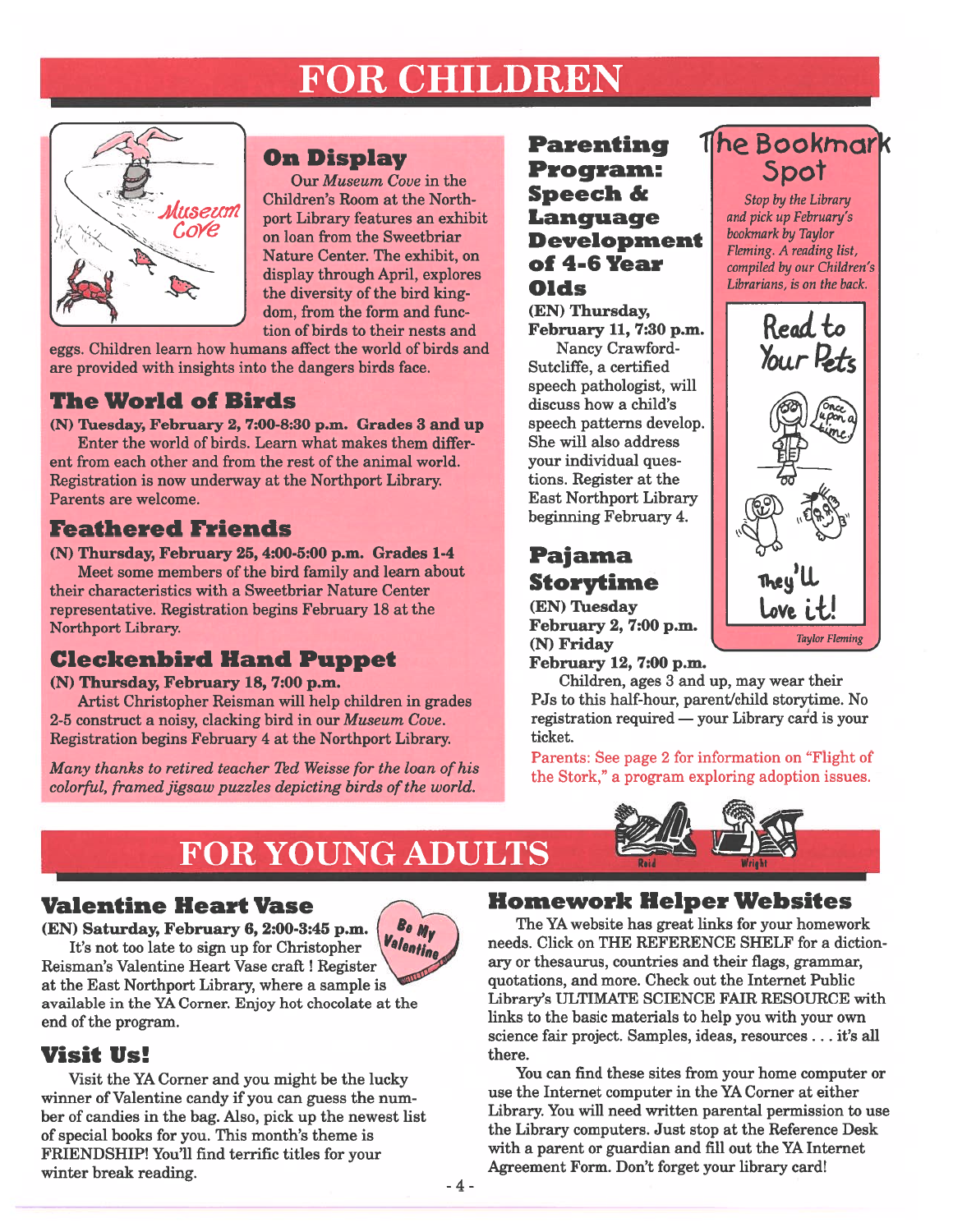

# The Heart of Research:The Reference Centers

at the Northport Library

#### The Health Center

For up-to-date medical, drug, nutrition, and weliness information, visit our Health Center. Available toyou are:

- reference and circulating books
- P9pamphlet collection
- V journals, magazines, and newsletters
- Vdirectories of doctors,

## hospitals, and health centers

#### The Consumer Center

Whatever your next purchase may be, the materials in the Con sumer Center will help you make valid consumer decisions. Availableresources include:

- appliances V buying guides for cars, gadgets, computers, and
- V buying guides for office products and services
- Vconsumer periodicals

#### Designed for college, employment, and career research, this collection

contains resources that enable thejob seeker and the college-bound to find the information they need. There are circulating and reference books and periodicals, computer software, and video and audio cas settes. Its resources include:

The Career Center

- V**V** Civil Service and other test study guides
- Vcollege catalogs
- V scholarship and financial aid information
- Vcontinuing education catalogs
- Vnational job search resources
- V $\bullet$  resume writing guides
- V information on occupational outlooks, salaries, and professional licensing

#### The Art Mezzanine

Long heralded as the "Art" library of Suffolk County, our Library has maintained its status with an array of print materials and CD-ROM products to help patrons with their art reference questions. This in-depth collection includes:

- V**Benezit's Dictionnaire and other multi-volume art** encyclopedias
- Vauction and sale catalogs from Sotheby's and Christie's
- V reference and circulating books and periodicals
- V Mayer International Auction Records and ArtFact on CD-ROM

#### The Business Center

The Business Center's resources include the areas of finance, insurance, real estate, investing, marketing, economics, and business start-ups. Besides an extensive reference collection, the center houses business periodicals and a pamphlet file. You will find:

- Vcompany information
- Vproduct directories and catalogs
- Vratings of various investment instruments
- Vcost of living data
- Vinsurance company ratings
- Vbusiness start-up and franchise information
- Vtax facts — codes, handbooks, and newsletters

#### The Local History Center

To answer questions pertaining to the history of our community, Library, or Long Island, our Local History Center is the place to go. Among the materials located here are

- V local history books, periodicals, pamphlets, and clippings
- Vhistorical societies' newsletters and publications
- Vgenealogy resources
- Vpreservation information

#### The Virtual ReferenceCollection

A reference desk that's open 24 hours <sup>a</sup> day! Impossible you say? Not with the Library's Virtual Reference Collection.

The Virtual Reference Collection is <sup>a</sup> joint venture of Suffolk public libraries and the Suffolk Cooperative Library System. It contains both full-text databases (Encyclopedia Americana, Newsday, and Gale's Literary Criticism) and databases that have some full-text magazine and journal articles and some abstracts (SearchBank and Wilson Humanities Index) as well as com pany information and investment reports. Links are also provided to databases, indexes, and directories that do everything from identifying companies and their brands to indexing news papers from around the country

The Virtual Reference Collection is available through SuffolkWeb on the Library's home page: http//www.suffolk.lib.ny.us/libraries/ netwalk. It may be accessed at the Library or from your home or office computer. You may apply for <sup>a</sup> free SuffolkWeb account at the Reference Desk if you have an up-to-date Northport-East Northport Library card.

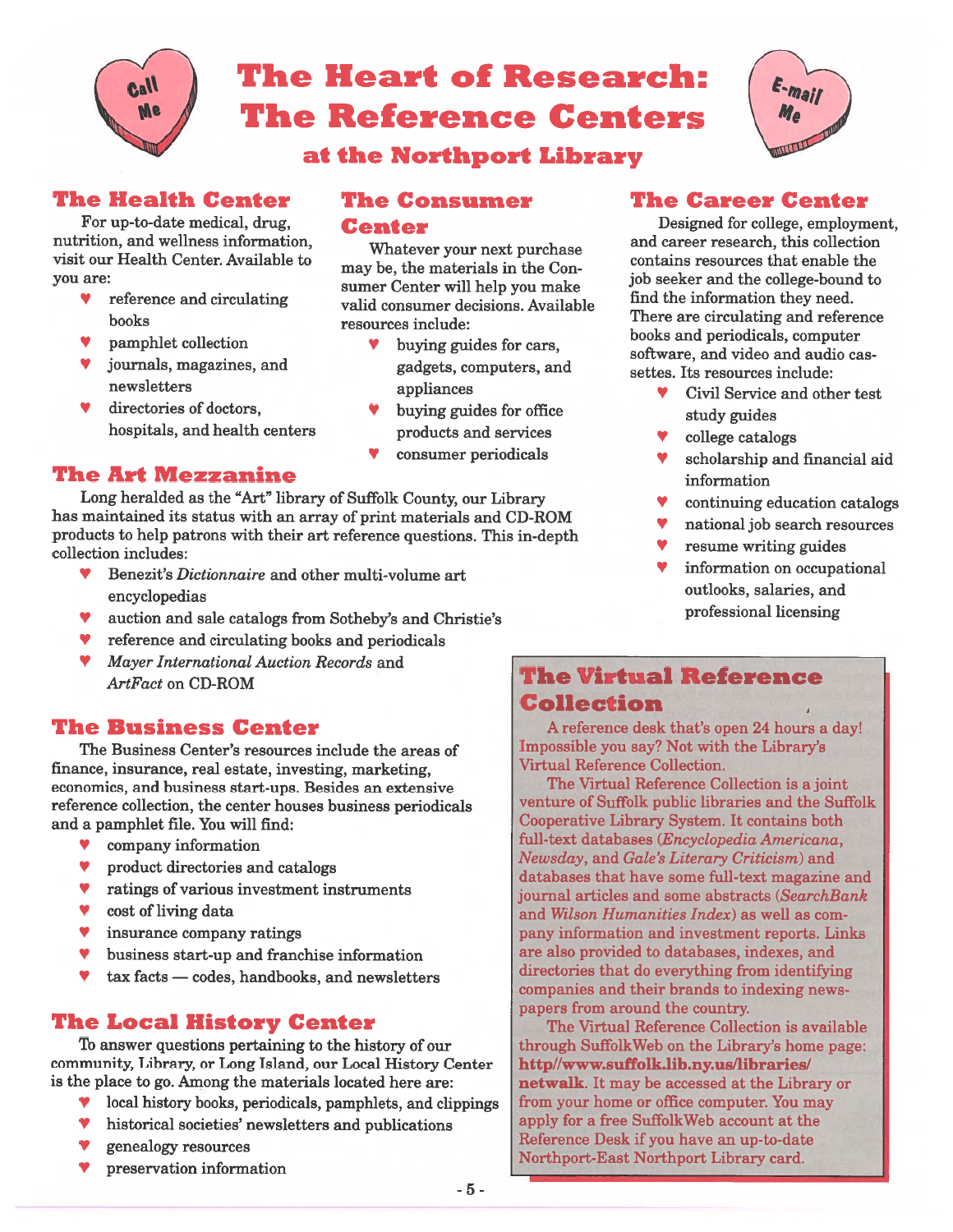vote on the Library budget for 1999/2000 and to vote on the Library budget for 1999/2000 and to elect one trustee whose term will commence on elect one trustee whose term will commence on Voting will be for two purposes: to Voting will be for two purposes: to vote for Tuesday, April 13, 1999. vote for Tuesday, April 13, 1999. July 1, 1999. July 1, 1999.

office of trustee will be available from the office of office of trustee will be available from the office of Petitions for nominating candidates for the the Clerk of the Library Vote at the Northport the Clerk of the Library Vote at the Northport Library, 151 Laurel Avenue, Monday through Petitions for nominating candidates for the Friday from 9:00 a.m. to 4:00 p.m. beginning<br>February 25. The last filing date is March 15, February 25. The last filing date is March 15, Library, 151 Laurel Avenue, Monday through Friday from 9:00 a.m. to 4:00 p.m. beginning 1999.



bines scrapbook images circa 1920-50 and other bines scrapbook images circa 1920-50 and other ephemera.

**East Northport Display Case:** East Northport Display Case: "National Pastime" by Kevin O'Gara "National Pastime" by Kevin O'Gara

will display gloves, bats, and other ephemera from will display gloves, bats, and other ephemera from Baseball memorabilia collector Kevin O'Gara Baseball memorabilia collector Kevin O'Gara the 1870s through the 1920s and 30s. the 1870s through the 1920s and 30s.

# Fabric Images by Judy Hartman **East Northport Gallery:** East Northport Gallery:

Northport. Using a variety of fabrics, threads, and Northport. Using a variety of fabrics, threads, and sewing notions, she has been creating fabric Ms. Hartman is a fiber artist who lives in sewing notions, she has been creating fabric Ms. Hartman is a fiber artist who lives in pictures for more than twenty years. Fabric Images by Judy Hartman pictures for more than twenty years.

**Floral Decorations:** Floral Decorations:

Northport: Arrangement courtesy of Flower Basket. Northport: Arrangement courtesy of Flower Basket.



for inclement weather by setting your radio<br>dial to WALK at 1370 AM/97.5 FM. You can find out if the Library is closed for inclement weather by setting your radio You can find out if the Library is closed **Mous** . . . wous . . . wous Snow - - - Snow - - Snow dial to WALK at 1370 AMJ97.5 FM.



| ĺ |
|---|
|   |
|   |
|   |
|   |
|   |
|   |
|   |
|   |
|   |
|   |
|   |
|   |
|   |
|   |
|   |
|   |
|   |

|                                                                                                                                                   | 1999<br><b>February</b>                                                                                                                                                                                                                  | Northport-East<br>$\bullet$                                                                                                                                                                                                       | thport<br>Nor                                                                                                                                                                                                                         | Public                                                                                                                                                                                                                                                                                                                                                                                                              | $\bullet$<br><b>TIPES ATT</b>                                                                                                                                                                                                                                                                                                                                       | 1999<br><b>February</b>                                                                                                                                                                                                                                                                                                                                                                                    |
|---------------------------------------------------------------------------------------------------------------------------------------------------|------------------------------------------------------------------------------------------------------------------------------------------------------------------------------------------------------------------------------------------|-----------------------------------------------------------------------------------------------------------------------------------------------------------------------------------------------------------------------------------|---------------------------------------------------------------------------------------------------------------------------------------------------------------------------------------------------------------------------------------|---------------------------------------------------------------------------------------------------------------------------------------------------------------------------------------------------------------------------------------------------------------------------------------------------------------------------------------------------------------------------------------------------------------------|---------------------------------------------------------------------------------------------------------------------------------------------------------------------------------------------------------------------------------------------------------------------------------------------------------------------------------------------------------------------|------------------------------------------------------------------------------------------------------------------------------------------------------------------------------------------------------------------------------------------------------------------------------------------------------------------------------------------------------------------------------------------------------------|
| Sun.                                                                                                                                              | Monday                                                                                                                                                                                                                                   | Tuesday                                                                                                                                                                                                                           | Wednesday                                                                                                                                                                                                                             | Thursday                                                                                                                                                                                                                                                                                                                                                                                                            | Friday                                                                                                                                                                                                                                                                                                                                                              | Saturday                                                                                                                                                                                                                                                                                                                                                                                                   |
|                                                                                                                                                   | *55/Alive Mature Driver Program<br>(N) 6 pm<br>Applications available<br>for Defensive Driving<br>on 2/22 & 2/24<br>$*Fours$ and More $(N)$ 1:30 pm<br>*Tales for Two<br>(EN) 9:30 am & 10:30 am<br>*On My Own<br>(N) 9:30 am & 10:30 am | *Fours and More (EN) 9:30 am<br>$7 \, \mathrm{pm}$<br>7pm<br>*Book & Sandwich (W)rap<br>*The World of Birds (N)<br>(EN)<br>*Tales for Two<br>(N) 9:30 am & 10:30 am<br>Pajama Storytime<br>$(M)$ $7$ pm<br>N                      | *55/Alive Mature Driver Program<br>$0.30$ am<br>*On My Own (EN) 1:30 pm<br>$p\bar{m}$<br>Free Blood Pressure Check (N) 1-2:15 pm<br>(K) 2:30-4 pm<br>3.30<br>$^{*Laptime}_{(N) 9:30\,am\ \&}$<br>*Story Parade (N)<br>$(M)$ 6 pm<br>n | *Book & Sandwich (W)rap (EN) 1 pm<br>*On My Own (EN) 9:30 & 10:30 am<br>*Parent/Child Wksp. (N) 9:30 am<br>Registration begins at East<br>Northport for Speech &<br>Language Development on<br>2/11 and at Northport for<br>Cleckenbird Hand Puppet on 2/18<br>*Tales for Two $(EN)$ 1:30 pm<br><b>NETWALK</b> Internet User Group<br>(N) 7:30 pm<br>AARP Tax-Aide Program<br>(EN) 9 am - 1 pm<br>4                 | AARP Tax-Aide Program<br>Friday Afternoon at the Movies:<br>Shall We Dance? $(N)$ 2 pm<br>*Fours and More $(EN)$ 1:30 pm<br>*Parent/Child Discovery Time<br>*Fours and More (N) 9:30 am<br>*Young Adult Book Reviewers<br>(EN) 4-5 pm<br>$(\underline{EN})$ 3:30 pm<br>Knitters' Circle (N) 7 pm<br>$(N)$ 9 am-1 pm<br>*Story Parade<br>$(EN)$ 9:30 am<br><b>SC</b> | Volunteer Income Tax Assistance<br>Registration begins at<br>Northport Library for<br>55/Alive Mature Driver<br>Ticket sales begin for<br>"Barefoot in the Park" on 2/26<br>*(YA) Valentine Heart Vase<br>(EN) 2-3:45 pm<br>$2\,\mathrm{pm}$<br>9:30 am<br>Program on 2/22<br>Poetry Workshop (N)<br>$\begin{array}{l}{\bf *Museum\ Day\ for}\\ {\bf Preschoders\ (N)}\end{array}$<br>(EN) 9 am-1 pm<br>10 |
| bee                                                                                                                                               | *Bisque Rose Wreath (N) 7:30 pm<br>$(N)$ 1:30 pm<br>*Tales for Two<br>(EN) 9:30 am & 10:30 am<br>*On My Own<br>(N) 9:30 am & 10:30 am<br>*Novel Ideas (N) 7 pm<br>*Fours and More<br>$\boldsymbol{\infty}$                               | <i>Fours and More</i> (EN) 9:30 am<br>*Open for Discussion:<br>Parent / Child Book Discussion<br>(N) 7:30 pm<br>*Tales for Two<br>(N) 9:30 am & 10:30 am<br>Ø                                                                     | *On My Own (EN) 1:30 pm<br>$m_d$<br>*Story Parade (N) 3:30<br>$\frac{1}{2}$                                                                                                                                                           | *Speech & Language Development<br>of 4-6 Year Olds (EN) 7:30 pm<br>Counseling & Assistance Program (EN) $1-4$ pm by appt.<br>*Parent/Child Wksp. (N) 9:30 am<br>${\rm AARP\, Tax\text{-}Aide\,Program}\atop (EN)\, 9\; am\text{-}1\; pm$<br>*Health Insurance Information,<br>Six Ways Retirees Ruin Their<br>*Tales for Two $(EN)$ 1:30 pm<br>9:30 am<br>Finances (N) 7:30 pm<br>*On My Own (EN)<br>$\overline{1}$ | AARP Tax-Aide Program<br>(N) 9 am-1 pm<br>*Fours and More (EN) 1:30 pm<br>Middle School Brass Ensemble<br>(EN) 7:30 pm<br>*Fours and More (N) 9:30 am<br>*Story Parade (EN) 3:30 pm<br>Pajama Storytime (N) 7 pm<br>*Fireside Friday: Northport<br>Knitters' Circle (N) 7 pm<br>*Novel Ideas (N) 1 pm<br>$\overline{2}$                                             | Tickets sales begin at Northport<br>Library for Book-A-Trip to the<br>Philadelphia Flower Show on 3/11<br>Volunteer Income Tax Assistance<br>Poetry in the Cafe (N) 2 pm<br>*Saturday Storytime<br>(EN) 9:30 am<br>$(EN)$ 9 am-1 pm<br>$\frac{3}{2}$                                                                                                                                                       |
|                                                                                                                                                   | <b>Presidents' Day</b><br>Library Closed<br>51                                                                                                                                                                                           | Friends of the Library<br>(N) 7:30 pm<br>91                                                                                                                                                                                       | Book<br><b>Me</b><br>E<br>5                                                                                                                                                                                                           | Registration begins at Northport<br>for Feathered Friends on 2/25<br>NETWALK Basics (N) 7:30 pm<br>*Cleckenbird Hand Puppet<br>AARP Tax-Aide Program<br>$(EN)$ 9 am-1 pm<br>$7$ pm<br>$\frac{8}{1}$<br><b>S</b>                                                                                                                                                                                                     | Counseling & Assistance Program<br>(N) 9:15 am-12:15 pm<br>Friday Afternoon at the Movies:<br>Spitfire Grill (N) 2 pm<br>*Health Insurance Information,<br>Knitters' Circle (N) 7 pm<br>AARP Tax-Aide Program<br>(N) 9 am-1 pm<br>$\mathbf{Q}$                                                                                                                      | Volunteer Income Tax Assistance<br>(EN) 9 am-1 pm<br>Poetry Workshop<br>(N) 2 pm<br>2 <sup>o</sup>                                                                                                                                                                                                                                                                                                         |
|                                                                                                                                                   | *55/Alive Mature Driver<br>Program (N) 9:30 am<br>*Fours and More $(N)$ 1:30 pm<br>*Defensive Driving (N) 7 pm<br>*Tales for Two<br>(EN)  9:30 am & 10:30 am<br>*On My Own<br>(N) 9:30 am & 10:30 am<br>$\overline{2}$                   | "Flight of the Stork." An Open<br>Discussion on Making & Blending<br>a Family (N) $7:30$ pm<br>*Fours and More (EN) 9:30 am<br>*Tales for Two<br>(N) 9:30 am & 10:30 am<br>Oral History Project<br>(N) 7:30 pm<br>$\overline{23}$ | $7\,\mathrm{pm}$<br>*On My Own (EN) 1:30 pm<br>md <sub>.</sub><br>*My First Storytime<br>(N) 9:30 am & 10:30 am<br>*Story Parade (N) 3:30<br>$\widehat{\mathbf{g}}$<br>*Defensive Driving<br>$\frac{2}{3}$                            | *Book-A-Trip to the<br>New York Philharmonic<br>*Feathered Friends $(N)$ 4 pm<br>*Tales for Two $(EN)$ 1:30 pm<br>Library Board of Trustees<br>*Introduction to Needlepoint<br>$(EN)$ 9:30 am & 10:30 am<br>AARP Tax-Aide Program<br>departs 7:30 am<br>$9$ am-1 pm<br>Meeting (N)<br>*On My Own<br>(EN) 7 pm<br>(EN)<br>$\frac{25}{2}$                                                                             | *"Barefoot in the Park" (N) 8 pm<br>AARP Tax-Aide Program<br>$*$ Fours and More (EN) 1:30 pm<br>*Fireside Friday: Poets Night<br>& Open Reading (EN) 7:30 pm<br>*Fours and More (N) 9:30 am<br>*Story Parade (EN) 3:30 pm<br>Knitters' Circle (EN) 7 pm<br>*Parent/Child Workshop<br>$(N)$ 9 am-1 pm<br>$EN$ ) 9:30 am<br>26                                        | Volunteer Income Tax Assistance<br>(EN) 9 am - 1 pm<br>$2\,\mathrm{pm}$<br>Preview of Used Items<br>for Auction (N) 1-5 pm<br>Poetry Workshop (N)<br>27                                                                                                                                                                                                                                                    |
| $\begin{array}{l} \mbox{Preview of}\\ \mbox{Used items}\\ \mbox{for Auttion}\\ \mbox{(N)}\ 1-5\ \mbox{pm} \end{array}$<br>$\overline{\mathbf{S}}$ | 旱<br><b>Buy</b>                                                                                                                                                                                                                          | The Library will hold an auction (by sealed<br>Library building. Individuals who purchase iter<br>library premises                                                                                                                | Northport Library Community Room<br>$-5:00$ p.m.<br>$1:00-5:00$ p.m.<br>a.m.<br>1:00<br>00:6<br><b>Item Preview</b><br>Saturday, February 27<br>Sunday, February 28<br>Monday, March 1                                                | ms through the auction are solely responsible for the removal of these items from<br>bids) of selected furnishings and equipment remaining from the old Northport<br>Monday, March 1<br>Tuesday, March<br><b>Used Items</b><br><b>Auction of</b><br>$-12$ noon                                                                                                                                                      | Northport Library Community Room<br>$6:00-9:00 p.m.$<br>9:00 a.m.<br><b>Item Pickup</b><br>$\boldsymbol{\alpha}$                                                                                                                                                                                                                                                    | $-5:00$ p.m.                                                                                                                                                                                                                                                                                                                                                                                               |
| KR<br>Z                                                                                                                                           | Italic type indicates Children's Programs.<br>= East Northport Library<br>= Northport Library                                                                                                                                            | *Pre-registration or tickets required<br>for this program. Occupancy of our<br>meeting room is limited.                                                                                                                           | preference given to district residents. Tickets limited<br>to 2 per patron on the first day of registration.<br>Enrollment in                                                                                                         | $\overline{7}$<br>our programs is limited, with                                                                                                                                                                                                                                                                                                                                                                     |                                                                                                                                                                                                                                                                                                                                                                     | The Northport-East Northport Public Library encourages<br>Please let us know in advance if you require any special<br>all residents to participate in programs and activities                                                                                                                                                                                                                              |

accommodations because of a disability.

accommodations because of a disability.